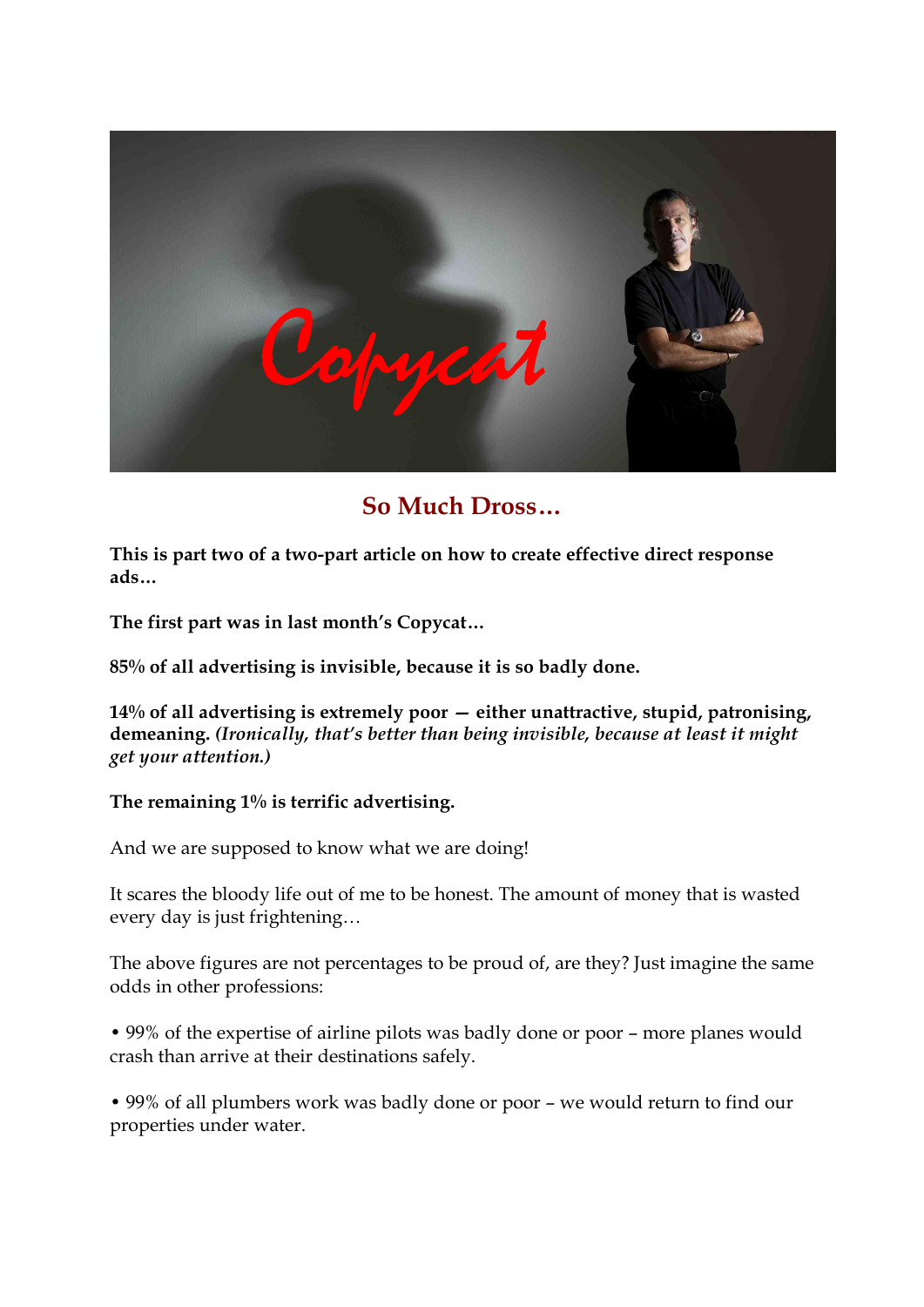• 99% of all shoes were badly done or poor – there would be a lot of crippled people in the world.

Here's my humble attempt at trying to make things better. Let's go to first base and try to understand how the process works…

There are 4 main reasons why people will notice and respond to your advertising  $\&$ marketing messages…

## *1. The product has some particular relevance and attraction to them*

# *2. The product is inherently different*

# *3. The promotional message is unusual*

# *4. It is a message they keep on seeing*

Incidentally, these are not mutually exclusive, but promotions tend to work best when all four of these factors are at work simultaneously - the advertisement has relevance for you personally, it's unusual and different and you seem to keep on seeing it.

Let's look at one of these elements in a little more detail:

## **Relevance & Attraction**

Just imagine you are walking down a busy high street, with hundreds of people around. Every single one of them is unnoticed by you.

You haven't made a conscious decision to ignore them. It's just the way it is.

You won't remember the great majority of them 30 seconds - let alone 30 minutes or 30 days later.

A few of the people you pass, only a small minority, will have an effect on you.

You notice them and perhaps you might remember them for a little while, or even longer. In very rare cases, that memory might last weeks - even months.

Why is it you notice some and not others? Well, there could be a number of reasons:

- People who are unusual because of their looks
- People who are funny
- People who are aggressive
- People who are dressed very individually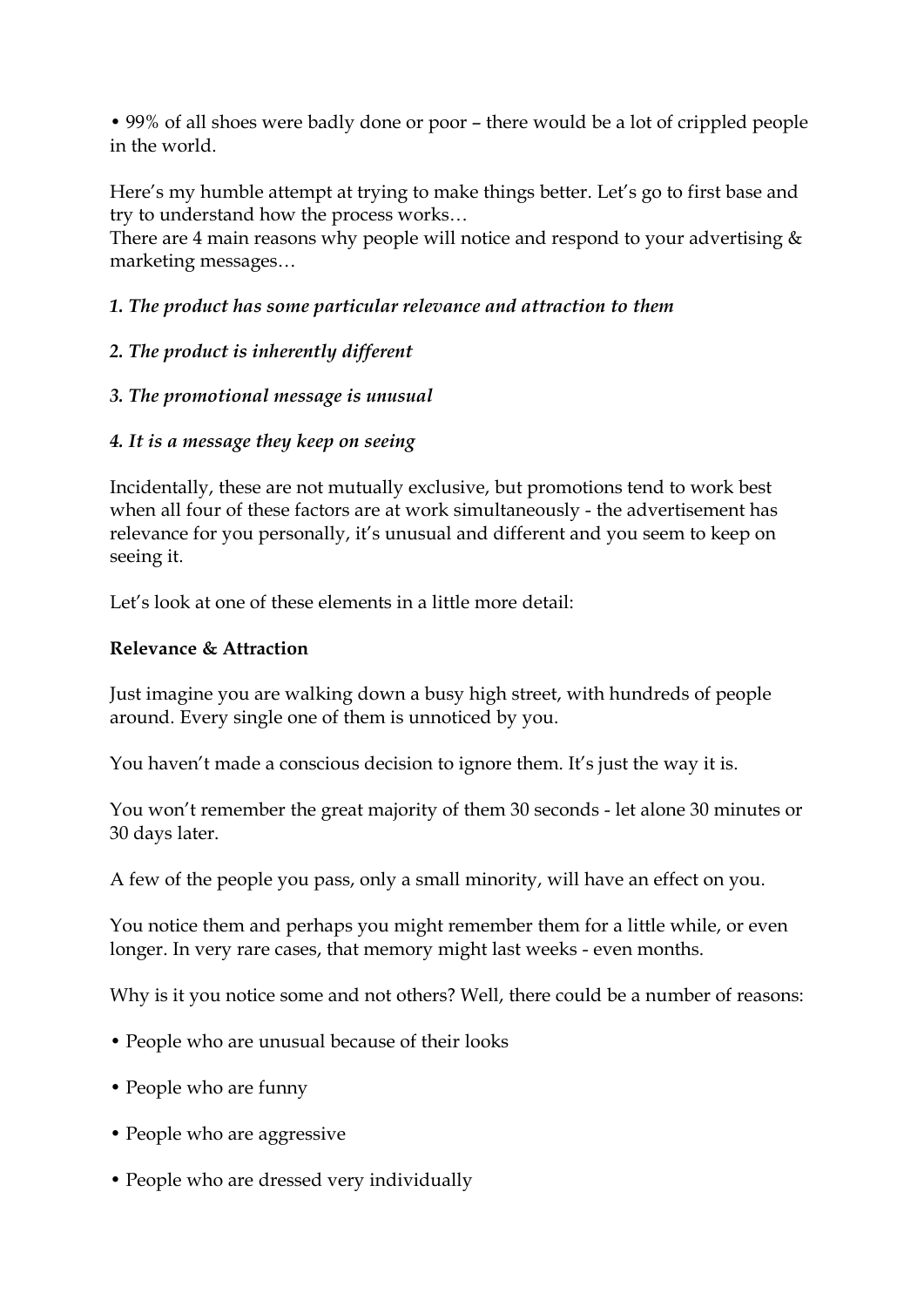• People who draw attention to themselves because of what they are doing

It could be, of course, that you only notice them because something about them has a particular relevance for you, personally, perhaps reminding you of someone you know or resembling someone famous.

Having said all that, there is a prime occasion when you will pick out a face in the crowd…

*…when it is a particular face you are looking for.*

How many times have you been looking for someone in a crowd and you can't spot that person no matter how hard you look? You seem to see everyone else but them…

What is happening in reality is your eyes are quickly scanning all the faces in the crowd until your brain makes the connection it is looking for.

#### **The exact same thing happens with people's reactions to advertisements and promotional material.**

As I said last month, every day we are exposed to thousands of advertisements but almost all of them pass unnoticed. Why?

Simple. Kid's stuff.

An advertisement will not stimulate sales if it is not read.

An advertisement will not be read if the relevance or attraction to the reader is not clearly stated in the headline.

An advertisement will not be read if the first line of copy does not attract the reader to read the second line of copy and the third and fourth and so on.

In addition, an advertisement will not be read if it is not seen. And, it will not be seen unless it 'demands' attention

Daniel Starch knew this when he wrote, all those years ago…

*"The* attention-value of an advertisement is approximately twice as important as the actual *convincingness of the test itself."*

The great George Lois had a wonderfully simplistic view:

*"Advertising isn't brain surgery. People live and think in broad strokes. Ask some guy in a mall about cars. He'll tell you Volvos are safe, Porsches are fast, and Jeeps are rugged.* 

*Boom. Where's the rocket science here? There isn't any.*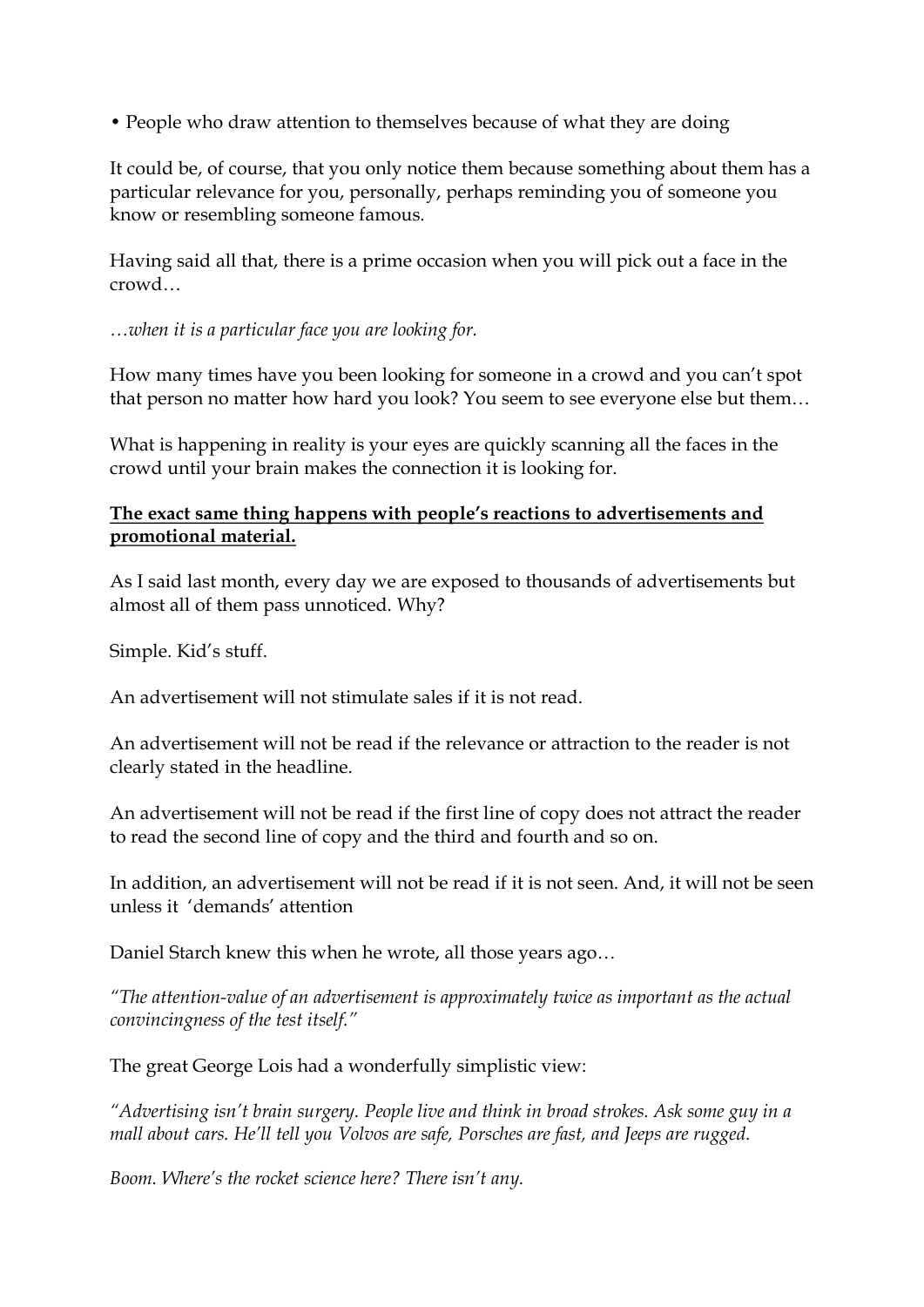*You want people who feel X about your product to feel Y. That's about it. We're talking one adjective here. Most of the time, we're talking about going into the customer's brain and tacking one adjective onto a client's brand.*

*That's all. De Walt tools are tough. Apple Computers are easy to use"*

Steven Spielberg is probably the greatest film director that has ever lived. He said many years ago that he preferred movie ideas that could be summed up in a sentence.

*"Lost alien befriends lonely boy to get home."*

Really it's all about keeping it simple. If you feel you have three important things to say to your audience, don't say it in one ad. You will confuse your audience and a confused audience will not buy.

You need three ads. You might not like to hear that, but it's true.

If you don't believe me, test it. Then you will…

Okay, now to some of the stuff I promised you in Part One last month:

#### **The 10 Elements That Are Essential For A Successful Ad**

Remember. All the elements of an ad are primarily designed to do one thing. To get the reader to read the first line of the copy.

Here are the 10…

*1. Headline 2. Headline Sub Head 3. Picture (or Illustration) 4. Caption under picture 5. Copy 6. Copy Sub Heads (larger ads only) 7. Offer /Price 8. Response Coupon/details/website 9. Logo 10. Overall layout (must create an attractive buying environment)*

## **30 Headlines You Can Use Yourself**

I currently have 445 proven headlines for ads that I have written, collected, begged, borrowed or stolen over the years. I add around 25-30 new ones a year.

Here are a few you can use right now…(obviously they will have to be tailored to your product or service…)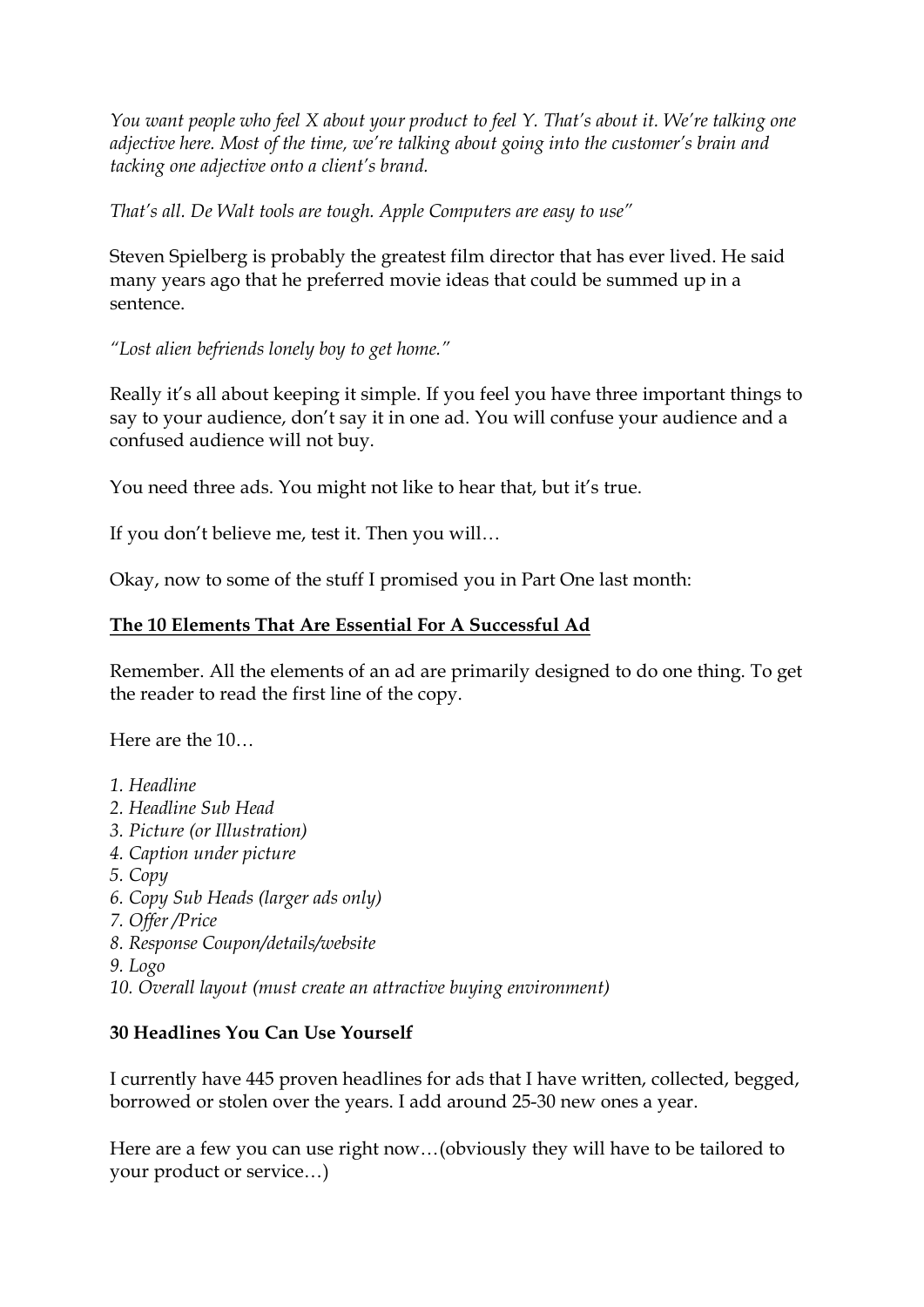- A Surprising New Discovery...
- Discover How To...
- 
- Could This Be...?<br>• At Last...It's Here…<br>• Take Advantage Of...
- 
- Make The Most Of...
- Reserve Your...
- Act Fast And You'll Also Get...
- Nothing Else Compares To...
- Our Lowest Price Ever...
- If You're Worried About.
- An Exclusive Invitation
- There's Nothing Quite Like...
- Starts Working Instantly...
- ABreakthrough Formula...
- 
- At last!<br>• Announcing...
- A Very Special Offer For Lovers Of...<br>• It's Never Been Easier To...
- 
- You Simply Won't Believe How Good It Is...<br>• FREE
- 
- 
- Exclusive<br>• How To Improve Your...
- How To...
- Here's A Quick Way To...
- Yours Free A New...
- 
- The Secrets Of XXX Revealed FREE! Anyone Can Learn How To XXX With XXX
- Read This BEFORE You XXX
- There Are 9 Reasons Why You Should XXX...And Here They Are…

And finally, some gems to share…

#### **4 Of The Most Successful Ads Ever Created**

**"Cash If You Die, Cash If You Don't"**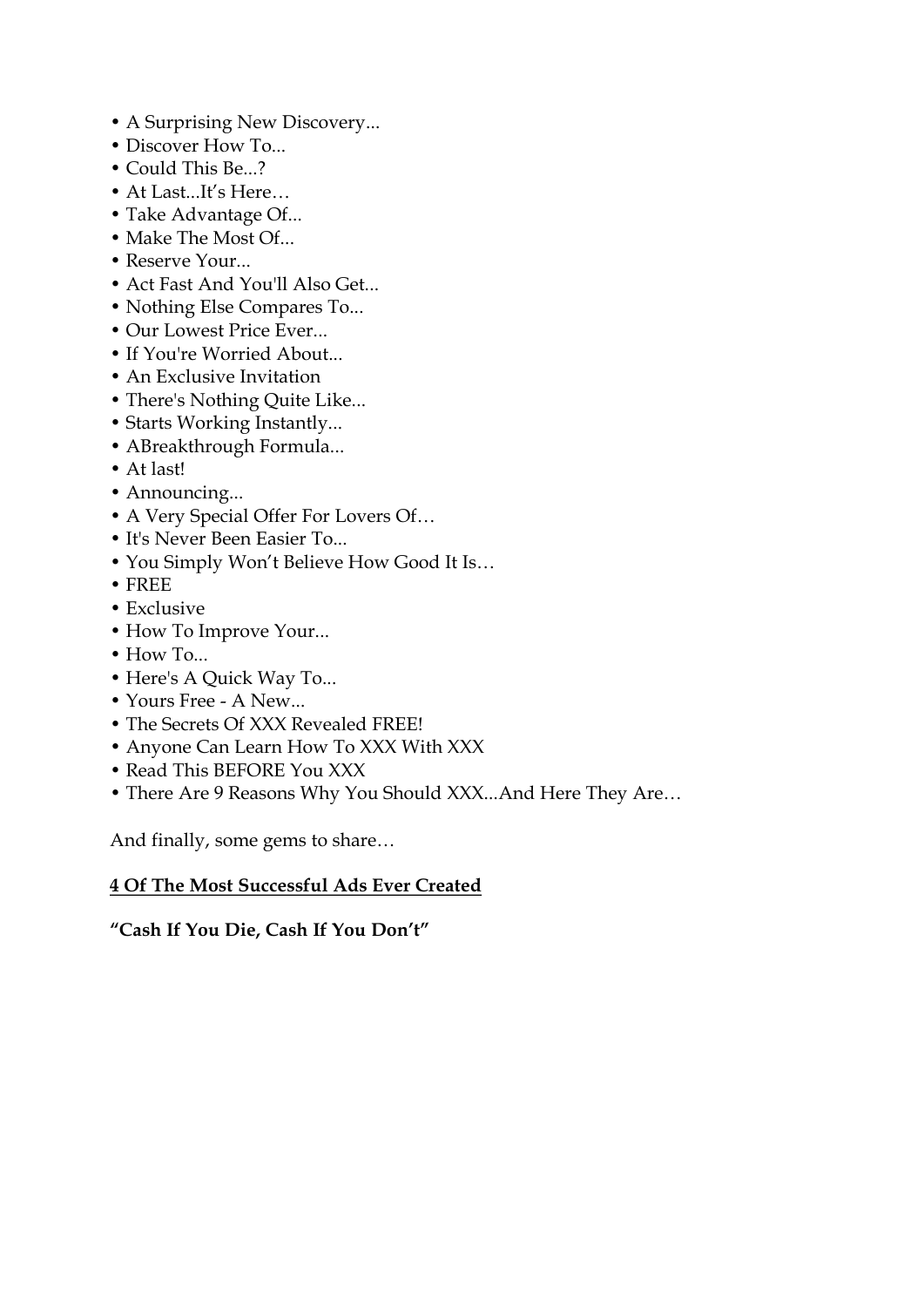

People don't buy insurance, they buy fear. The writer recognised this and included the word "die" in the headline. It had never been done before. This was groundbreaking and hugely successful. Previous to the appearance of this ad, life insurance was only sold by brokers. It was, I understand, tested against a more traditional ad and won hands down. You see many variations of this ad appearing from time to time.

#### **"The Man In The Hathaway Shirt"**

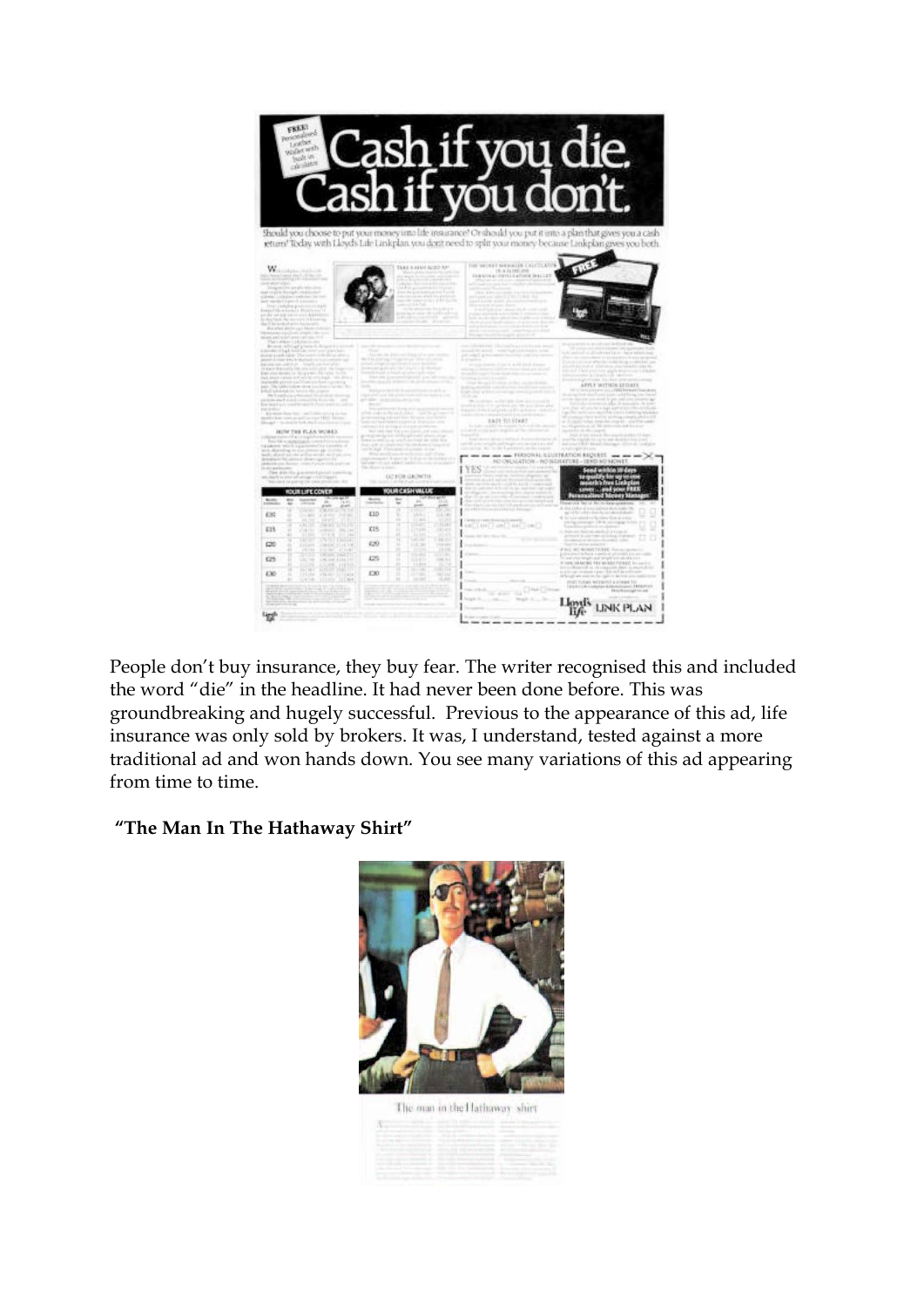One of David Ogilvy's most famous ads. It catapulted a small brand into the big league. Notice the eye patch, which stops you in your tracks. The layout is classic.

#### **"At 60 Miles An Hour The Loudest Noise In This New Rolls Royce Comes From The Electric Clock"**



Arguably David's finest work. The great man got the line from a mechanic in the factory after spending days and days trying to understand the benefits of the product before writing about it. Something we should all learn from. Sold motor cars in huge numbers…

#### **"Have Viagra"**

**HAVE VIAGRA. Need** woman. Any women<br>between 18 & 80. PO Box 1151, Boise, ID 83701.

This is how to do it. Straight to the point. No baggage. Unfortunately the author is dead now, due to the pulling power of the ad. It delivered more pleasure, word for word, than any ad ever written.

Keep the faith…

See you next month.